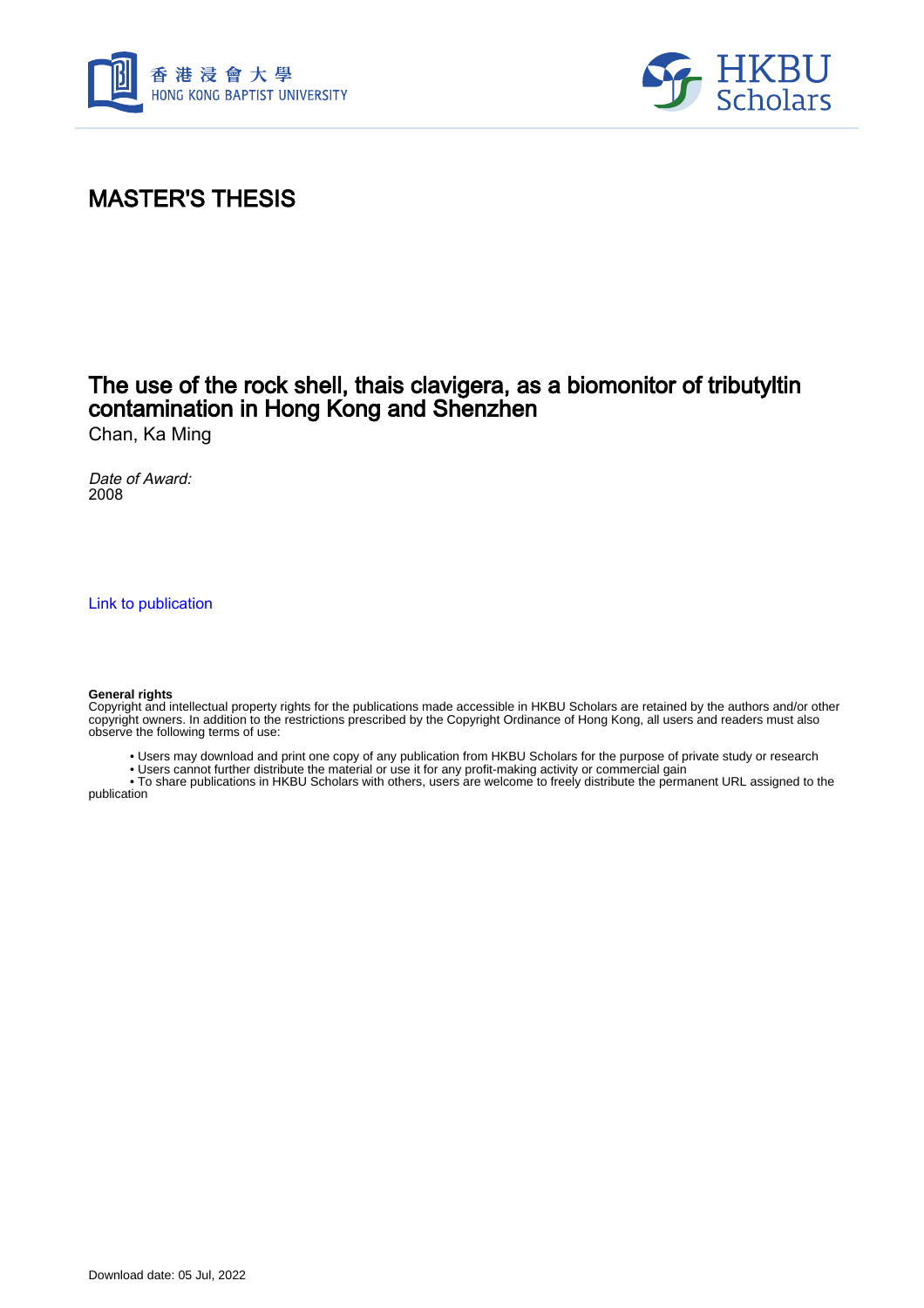# **The Use of the Rock Shell,** *Thais clavigera***, as a Biomonitor of Tributyltin Contamination in Hong Kong and Shenzhen**

**CHAN Ka Ming** 

**A thesis submitted in partial fulfillment of the requirements** 

**for the degree of** 

**Master of Philosophy** 

**Principal Supervisor: Dr. QIU Jianwen** 

**Hong Kong Baptist University** 

**February 2008**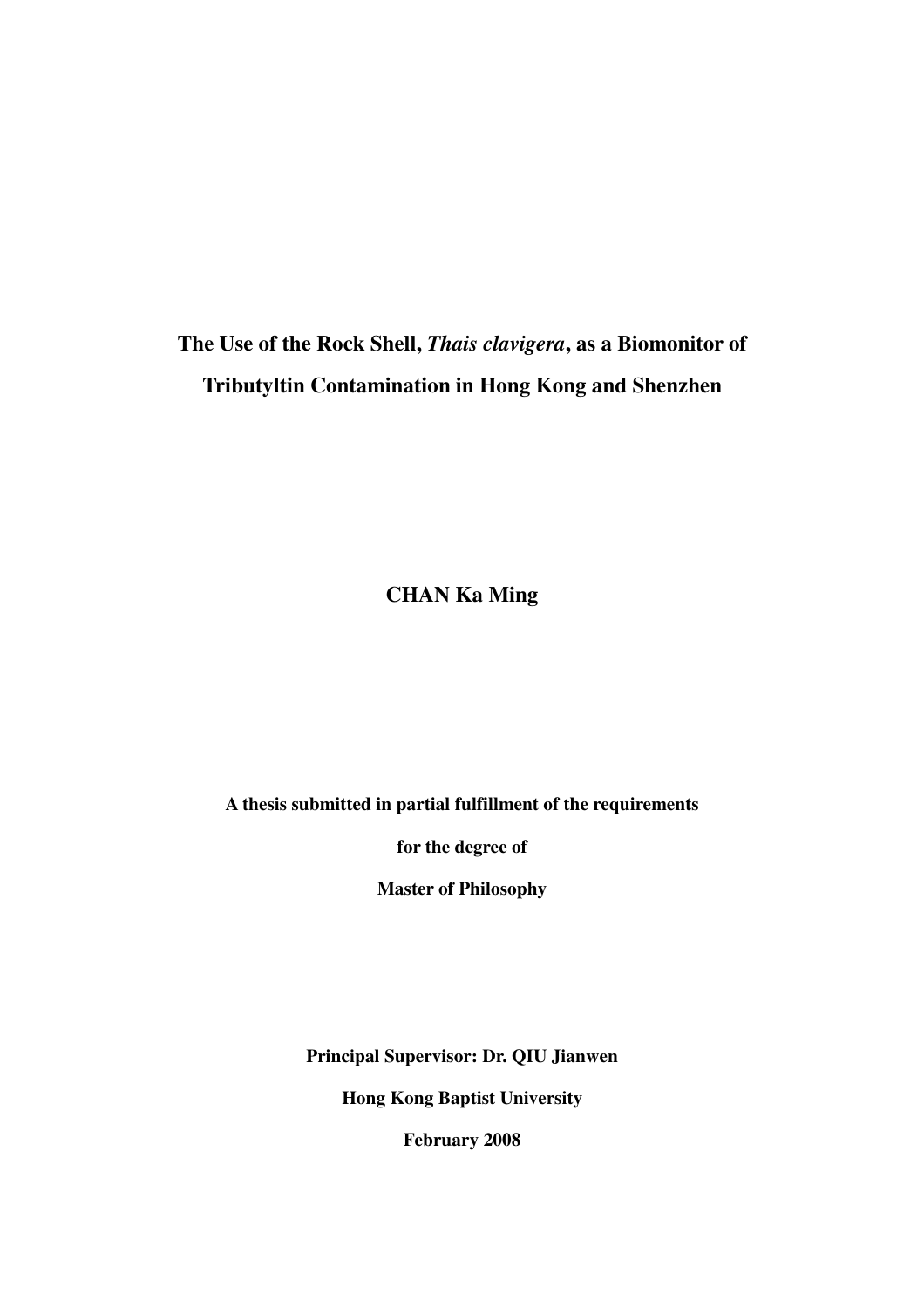### **Abstract**

Tributyltin (TBT) is widely used as an active ingredient in antifouling paints to prevent the fouling of marine organisms on ship hulls. It is effective, but exerts adverse effects on many non-target organisms, such as imposition of male sexual characteristics (i.e. imposex) in female neogastropods. With busy traffic of shipping and pleasure vessels in Hong Kong and Shenzhen, the coastal water in these regions is seriously contaminated by TBT. This study aims to assess the suitability and problems of applying *Thais clavigera*, a common neogastropod in western Pacific, as a biomonitor of TBT contamination in southern China, including Hong Kong and Shenzhen.

The thesis is organized into six chapters. Chapter 1 is a general introduction of the problems and the objectives of the study. Chapter 2 is a literature survey encompassing the source and fate of TBT, its toxicity to marine animals, as well as the biology of *Thais clavigera*, the experimental animal used in this study. Chapter 3 is a survey of TBT contamination in Mirs Bay, based on seasonal changes in imposex status and tissue butyltin concentrations in different populations of *T. clavigera*. The results are compared with those from previous studies conducted in Hong Kong waters. Taken together, these results provide us a geographic view of TBT contamination in these two regions, their seasonal changes, and factors that may be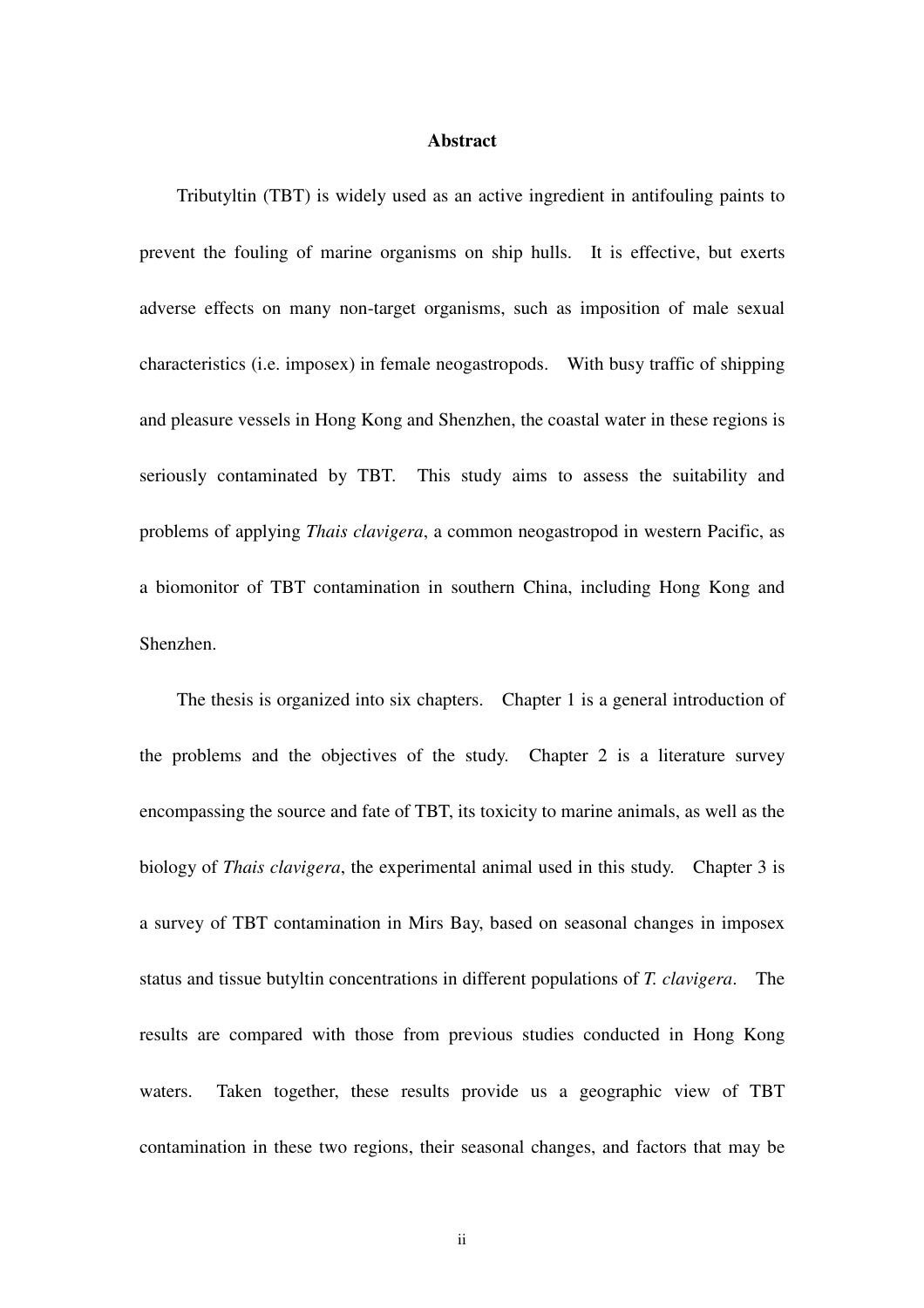Tsang, Ms. Y.M. Lee and Ms. N.C. Wong, for their advice and help on my experiments.

Finally, my deepest appreciation is extended to my family including my parents, my brother for their continuous support, love, patience, encouragement and effort to understand what I was doing.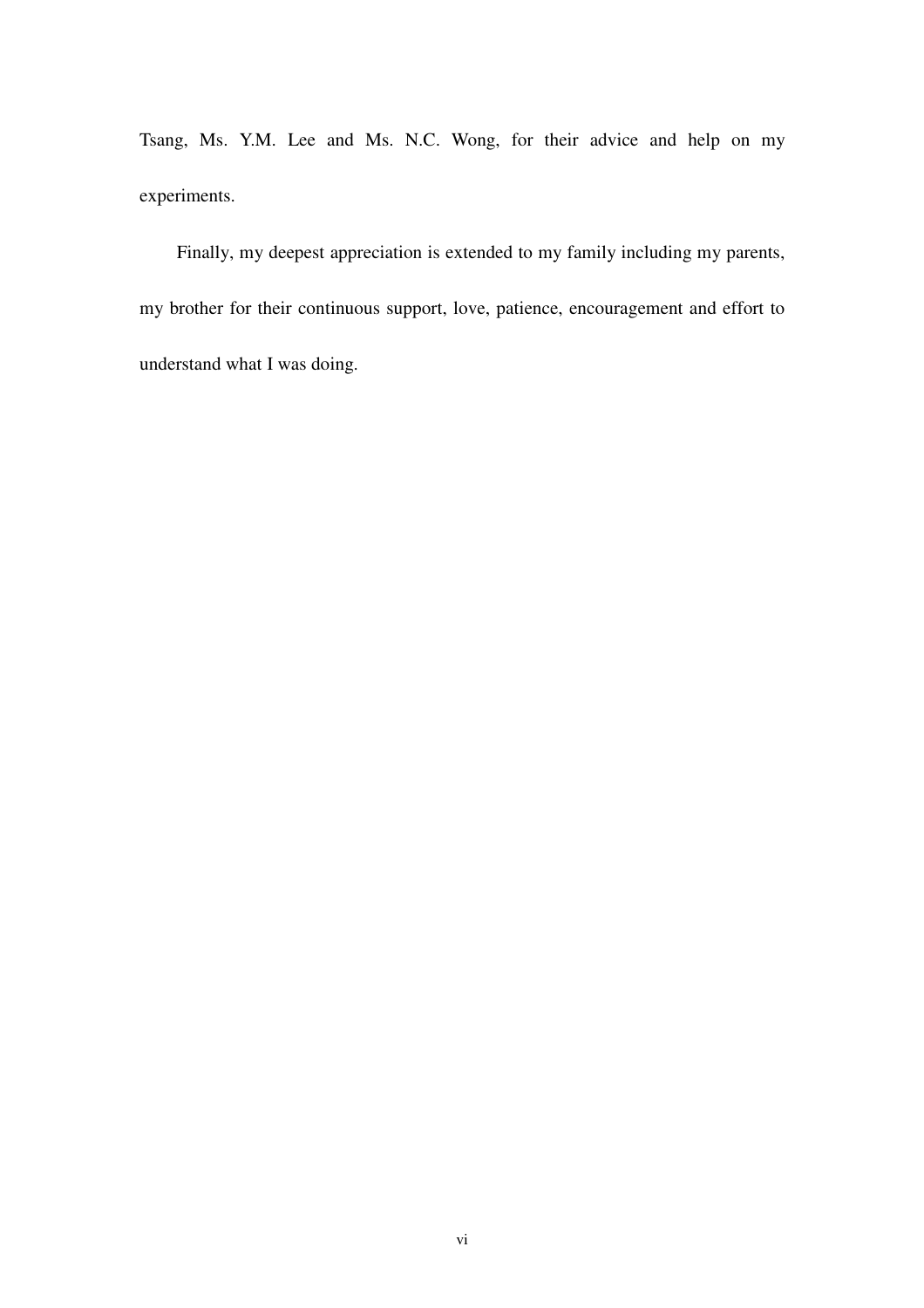### **Table of Contents**

| <b>Declaration</b>                                 |                |  |  |
|----------------------------------------------------|----------------|--|--|
| Abstract                                           |                |  |  |
| <b>Acknowledgments</b>                             |                |  |  |
| <b>Table of Contents</b>                           |                |  |  |
| <b>List of Tables</b>                              |                |  |  |
| <b>List of Figures</b>                             |                |  |  |
| <b>List of Plates</b>                              |                |  |  |
|                                                    |                |  |  |
| <b>Chapter 1. General Introduction</b>             | $\mathbf{1}$   |  |  |
| Background<br>1.1.                                 | $\mathbf{1}$   |  |  |
| Objective and Outline of the Present Study<br>1.2. | $\overline{2}$ |  |  |
| <b>Chapter 2. Literature Review</b>                | 6              |  |  |
| 2.1.<br>Biofouling and Antifouling Paint           | 6              |  |  |
| 2.1.1.<br><b>Biofouling</b>                        | 6              |  |  |
| 2.1.2. Antifouling Method                          | $\overline{7}$ |  |  |
| <b>Tributyltin Properties</b><br>2.2.              | 8              |  |  |
| 2.2.1. Physio-chemical Properties                  | 8              |  |  |
| 2.2.2. Fate of TBT in the Environment              | 12             |  |  |
| 2.2.2.1. Physical Adsorption                       | 12             |  |  |
| 2.2.2.2. Degradation                               | 13             |  |  |
| 2.2.2.3. Bioaccumulation                           | 14             |  |  |
| Tributyltin Toxicity<br>2.3.                       | 15             |  |  |
| 2.3.1. Acute Toxicity                              | 16             |  |  |
| 2.3.2. Chronic Toxicity                            | 17             |  |  |
| 2.3.3. Endocrine Disruptive Effects                | 18             |  |  |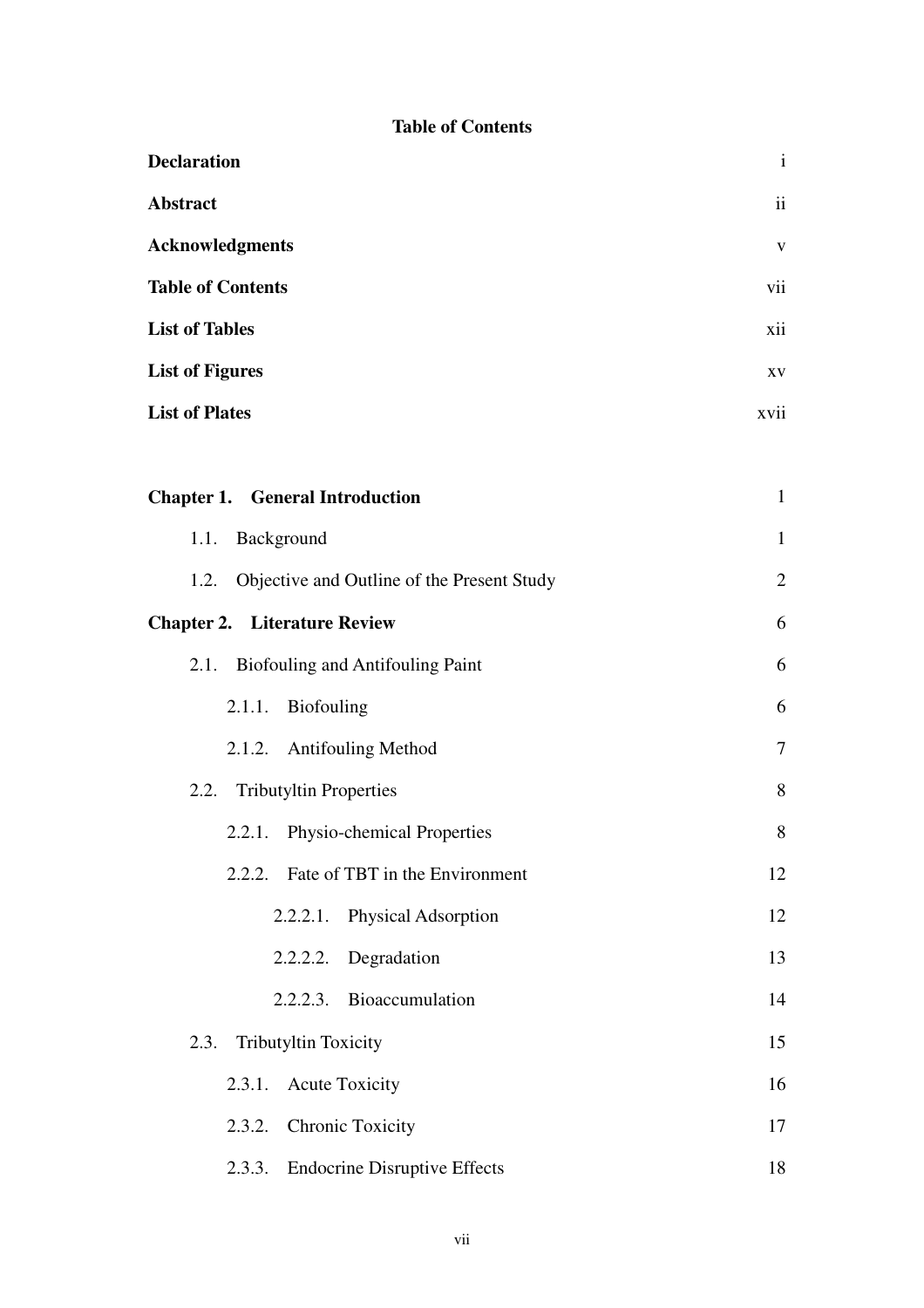| 2.3.3.1. Oyster Shell Thickening                                            | 18 |  |  |  |  |
|-----------------------------------------------------------------------------|----|--|--|--|--|
| 2.3.3.2. Imposex in Gastropods                                              | 19 |  |  |  |  |
| 2.3.3.2.1. Characteristics of Imposex                                       | 19 |  |  |  |  |
| 2.3.3.2.2. Relationships between TBT and Imposex                            |    |  |  |  |  |
| in Gastropods                                                               | 20 |  |  |  |  |
| 2.3.3.2.3. Hypothesis of Imposex                                            | 21 |  |  |  |  |
| 2.4. TBT Contamination                                                      | 23 |  |  |  |  |
| TBT Profile in Hong Kong<br>2.4.1.                                          | 23 |  |  |  |  |
| 2.4.2. TBT Profile in China                                                 | 25 |  |  |  |  |
| <b>Tributyltin Regulations</b><br>2.5.                                      | 27 |  |  |  |  |
| Biomonitoring of TBT Contamination<br>2.6.                                  | 31 |  |  |  |  |
| 2.7. The Use of <i>Thais clavigera</i> as an Indicator of TBT Contamination | 34 |  |  |  |  |
| 2.7.1. Biology and Ecology of T. clavigera                                  | 34 |  |  |  |  |
| Growth and Population Dynamic<br>2.7.1.1.                                   | 34 |  |  |  |  |
| 2.7.1.2. Feeding Ecology                                                    | 36 |  |  |  |  |
| 2.7.1.3. Reproduction                                                       | 37 |  |  |  |  |
| 2.7.2. Imposex of T. clavigera in Hong Kong and China                       | 40 |  |  |  |  |
| Chapter 3. Seasonal Changes in Imposex and Tissue Burden of Butyltin        |    |  |  |  |  |
| Compounds in Thais clavigera Populations along the Coastal                  |    |  |  |  |  |
| Area of Mirs Bay, China                                                     | 43 |  |  |  |  |
| Abstract<br>3.1.                                                            | 43 |  |  |  |  |
| Introduction<br>3.2.                                                        | 44 |  |  |  |  |
| Materials and Methods<br>3.3.                                               | 47 |  |  |  |  |
| Sample Collection<br>3.3.1.                                                 | 47 |  |  |  |  |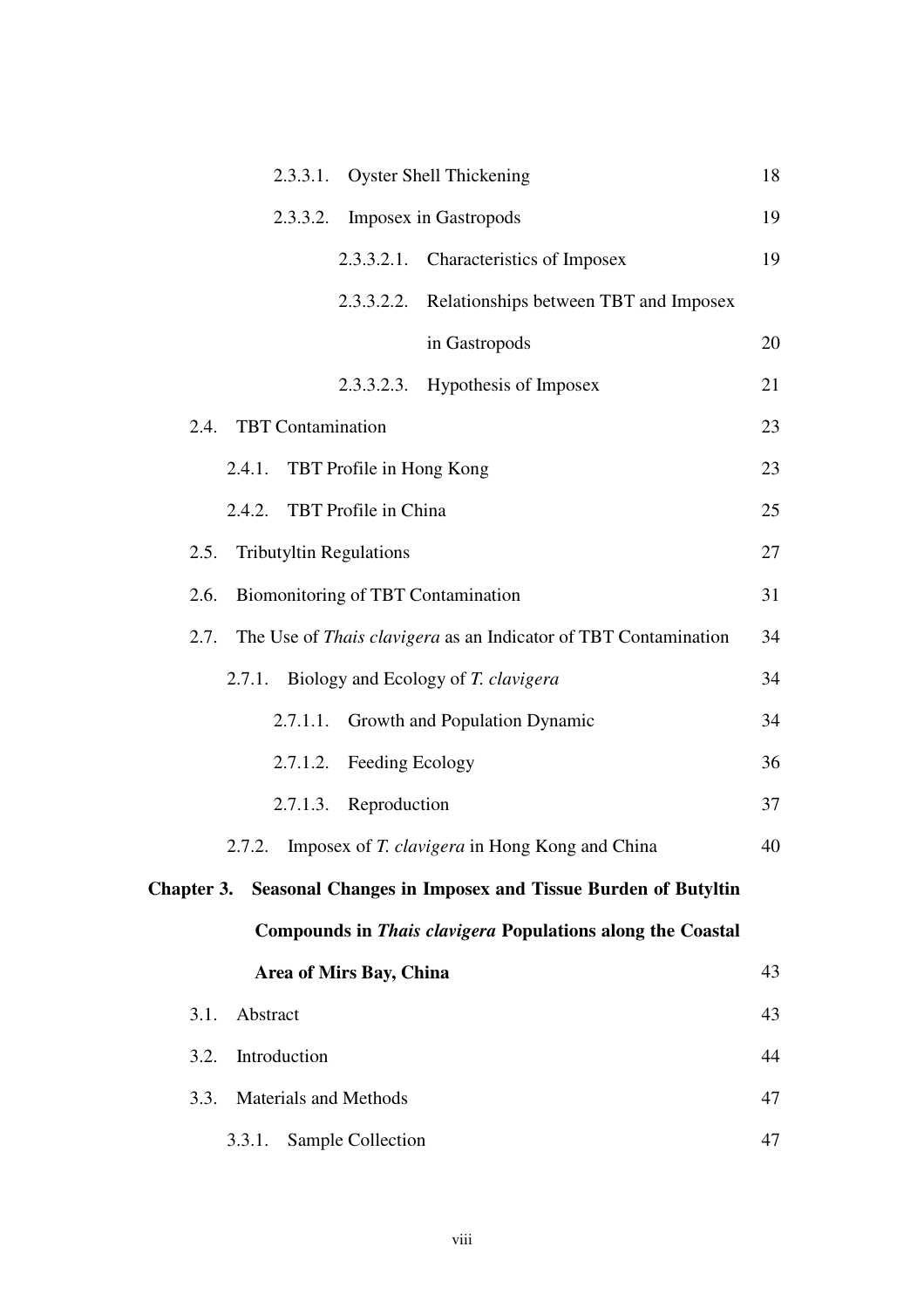|                             | 3.3.2. Determination of Sex and Imposex in T. clavigera           | 49 |  |  |
|-----------------------------|-------------------------------------------------------------------|----|--|--|
| 3.3.3.                      | <b>Butyltin Analysis</b>                                          | 51 |  |  |
| 3.3.4. Statistical Analysis |                                                                   | 53 |  |  |
| 3.4. Result                 |                                                                   |    |  |  |
|                             | 3.4.1. Sex ratio and Imposex Level                                | 54 |  |  |
| 3.4.2.                      | Butyltins in T. clavigera Tissues                                 | 55 |  |  |
| 3.4.3.                      | Correlation among Imposex, Tissue Burden of TBT, and              |    |  |  |
|                             | Distance from Yantian Port                                        | 56 |  |  |
| 3.5. Discussion             |                                                                   | 62 |  |  |
| 3.6. Conclusions            |                                                                   | 66 |  |  |
|                             | Chapter 4. Relationships Between Scope for Growth, Imposex Status |    |  |  |
|                             | and Tissue Burden of Butyltins in the Rock Shell, Thais           |    |  |  |
| clavigera                   |                                                                   | 67 |  |  |
| 4.1. Abstract               |                                                                   | 67 |  |  |
| 4.2. Introduction           |                                                                   |    |  |  |
| 4.3. Materials and Methods  |                                                                   | 70 |  |  |
| 4.3.1. Sampling             |                                                                   | 70 |  |  |
|                             | 4.3.2. Physiological Measurements                                 | 72 |  |  |
|                             | 4.3.2.1. Respiration and Ammonia Excretion Rates                  | 72 |  |  |
|                             | 4.3.2.2. Ingestion Rate                                           | 73 |  |  |
| 4.3.2.3.                    | Absorption Efficiency and Absorption Rate                         | 73 |  |  |
|                             | 4.3.2.4. Scope for Growth (SFG)                                   | 74 |  |  |
| 4.3.3.                      | Determination of Sex and Imposex Status                           | 75 |  |  |
|                             |                                                                   | 76 |  |  |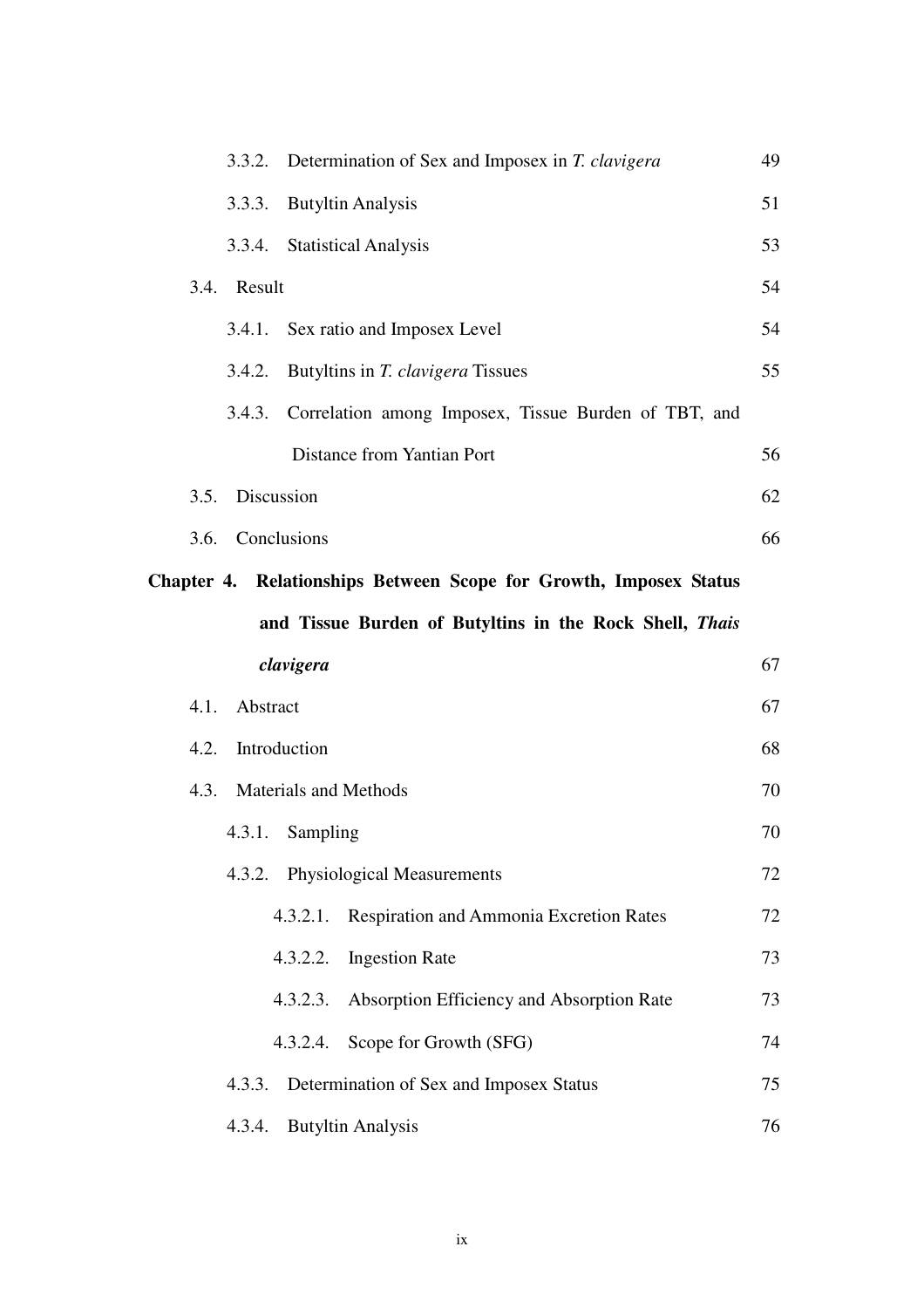|              |               |                            | 4.3.5. Statistical Analyses                                                     | 76  |
|--------------|---------------|----------------------------|---------------------------------------------------------------------------------|-----|
| 4.4. Results |               |                            |                                                                                 | 77  |
|              | 4.4.1.        |                            | <b>Physiological Measurements</b>                                               | 77  |
|              |               |                            | 4.4.2. Sex ratio and Imposex Status                                             | 78  |
|              | 4.4.3.        |                            | <b>Tissue Burden of Butyltins</b>                                               | 79  |
|              | 4.4.4.        |                            | Relationships between SFG, Imposex Status and Tissue                            |     |
|              |               |                            | Burden of TBT                                                                   | 79  |
|              |               | 4.5. Discussion            |                                                                                 | 86  |
|              |               | 4.6. Conclusion            |                                                                                 | 91  |
|              |               |                            | <b>Chapter 5.</b> Sensitivity of Different Biological Responses to Exposure and |     |
|              |               |                            | Depuration of Butyltins in Thais clavigera: Reciprocal                          |     |
|              |               |                            | <b>Transplant of the Neogastropod in Cages</b>                                  | 92  |
|              | 5.1. Abstract |                            |                                                                                 | 92  |
| 5.2.         |               | Introduction               |                                                                                 | 93  |
|              |               | 5.3. Materials and Methods |                                                                                 | 96  |
|              | 5.3.1.        | <b>Field Sites</b>         |                                                                                 | 96  |
|              |               |                            | 5.3.2. Transplant Experiment                                                    | 98  |
|              |               |                            | 5.3.3. Physiological Measurements                                               | 98  |
|              |               | 5.3.3.1.                   | Respiration and Ammonia Excretion Rates                                         | 99  |
|              |               | 5.3.3.2.                   | <b>Ingestion Rate</b>                                                           | 100 |
|              |               | 5.3.3.3.                   | Absorption Efficiency and Absorption Rate                                       | 100 |
|              |               | 5.3.3.4.                   | Scope for Growth (SFG)                                                          | 101 |
|              | 5.3.4.        |                            | Determination of Sex and Imposex Status                                         | 102 |
|              | 5.3.5.        |                            | <b>Butyltin Analysis</b>                                                        | 103 |
|              |               |                            |                                                                                 |     |